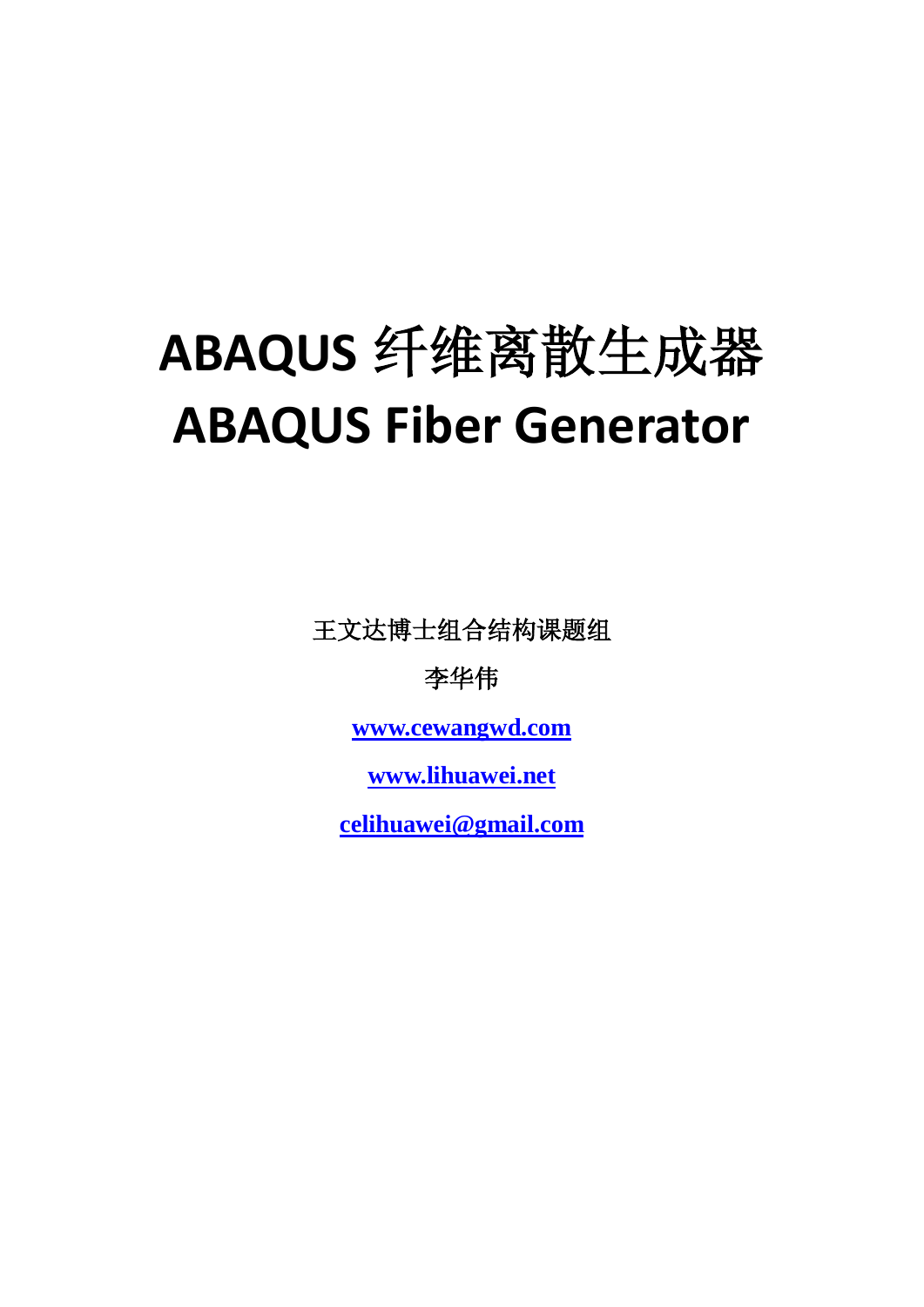# 软件介绍

# **Software introductions**

本软件用于 ABAQUS 纤维模型中纤维的自动离散,软件所输出的文本 信息可直接复制到 ABAQUS 的 inp 模型文件中,添加相关的纤维离散信息。

This software can be used for automatic discrete in ABAQUS fiber model. You can copy the output text of discrete information in this software, and then paste them to the model input text of ABAQUS.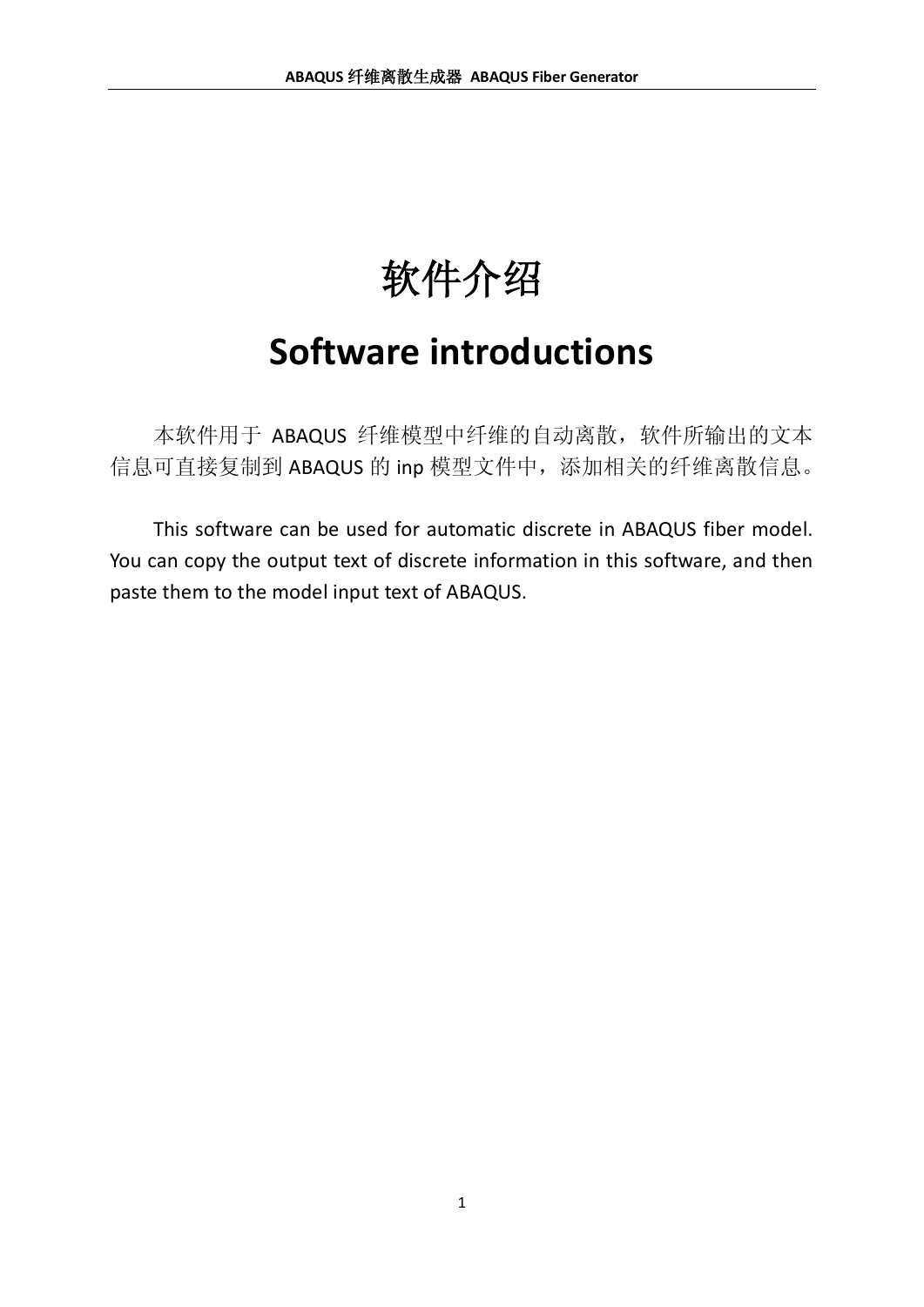# 软件界面参数说明 **Interface Parameter illustration**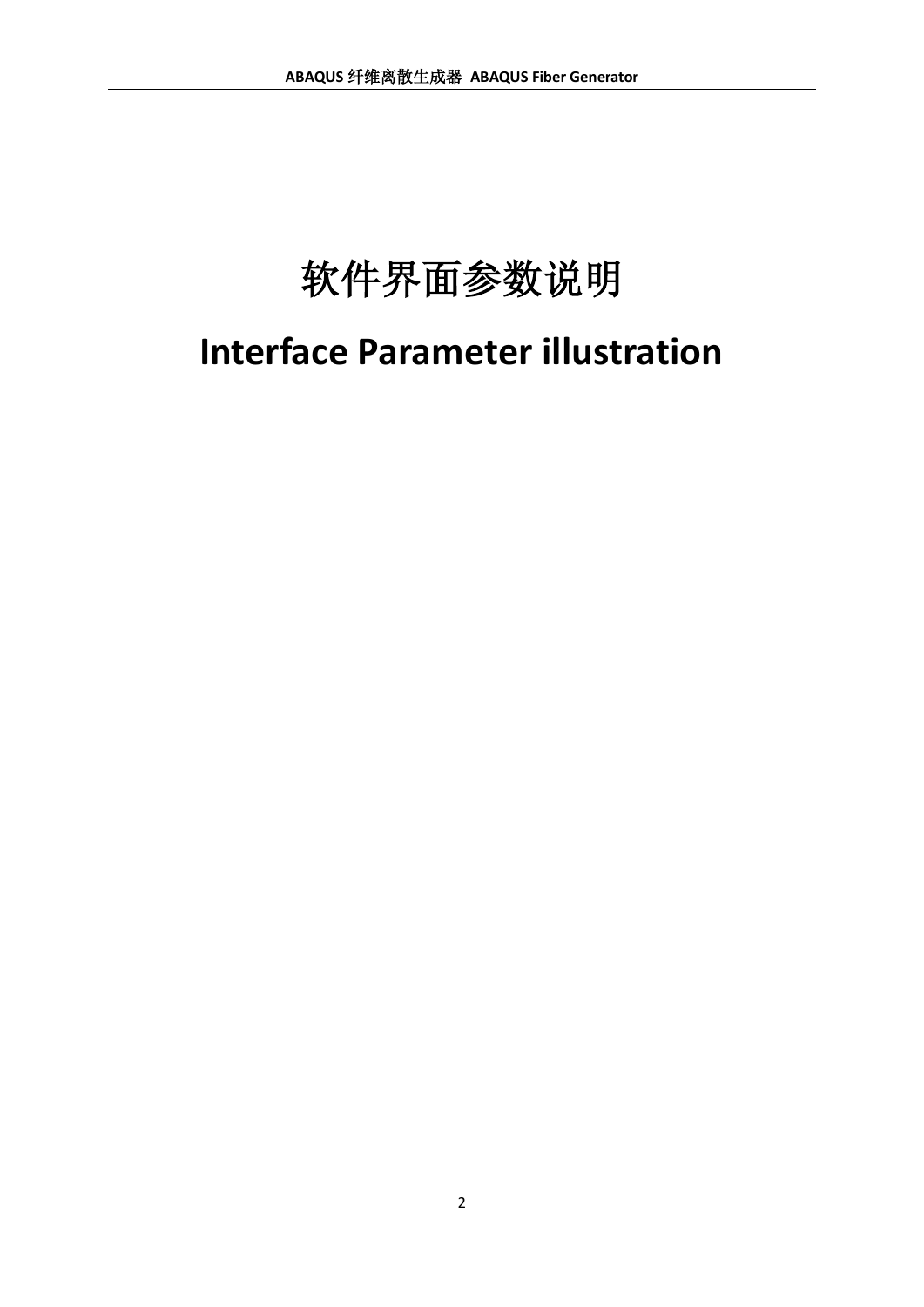# **1**、 管状截面 **Pipe-Section**



管状截面示意图 Pipe-Section

# **a**、介绍 **Introduction**:

可以离散圆钢管等管状截面。

This discrete scheme can be used in Pipe-Section, such as circular steel tube.

- 1、 直径 D: 管状截面直径;
- 2、 壁厚 t: 管状截面壁厚;
- 3、 纤维数目 n: 管状截面沿圆周的纤维数目;
- 4、 坐标 1: 管状截面形心 o 沿 1 轴坐标;
- 5、 坐标 2: 管状截面形心 o 沿 2 轴坐标;
- 6、 单元名称: 纤维所依附的单元名称或者单元编号;
- 7、 纤维材料名: 纤维的材料名称;
- 8、 纤维起始编号: 同一个依附单元下纤维的起始编号。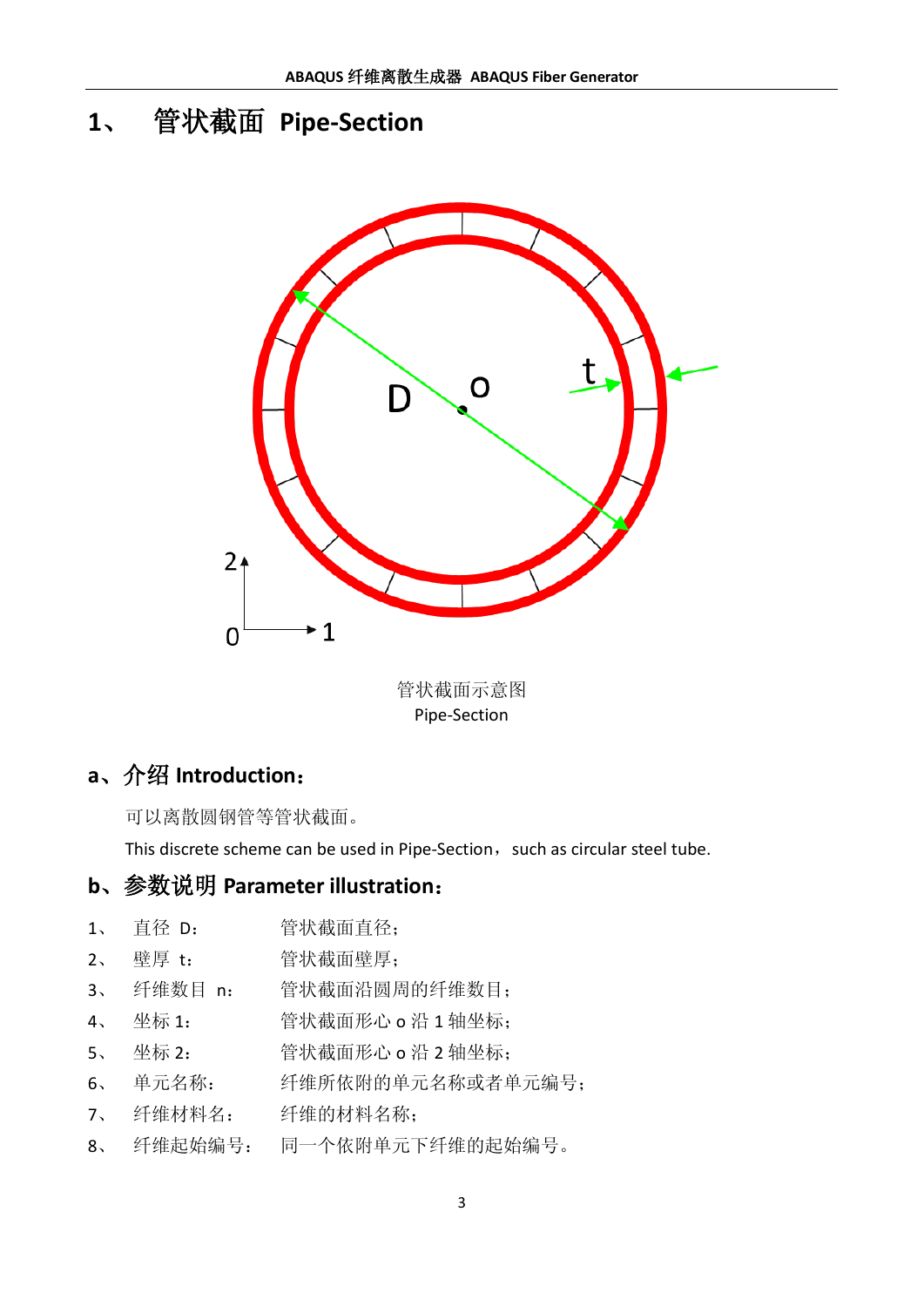- 、 Diameter: The diameter of Pipe-Section;
- 、 Thickness: The thickness of Pipe-Section;
- 、 Fiber Number: The Fiber Number of Pipe-Section along the circumference;
- 、 Coordinate-1: The section centroid of Pipe-Section along the 1-axis coordinate;
- 、 Coordinate-2: The section centroid of Pipe-Section along the 2-axis coordinate;
- 、 Element Name: Element number or name of the element set that contains these fibers;
- 、 Fiber Material Name: The material name of these fibers;
- 、 Fiber Start Number: The start Number of these fibers belong to the same element.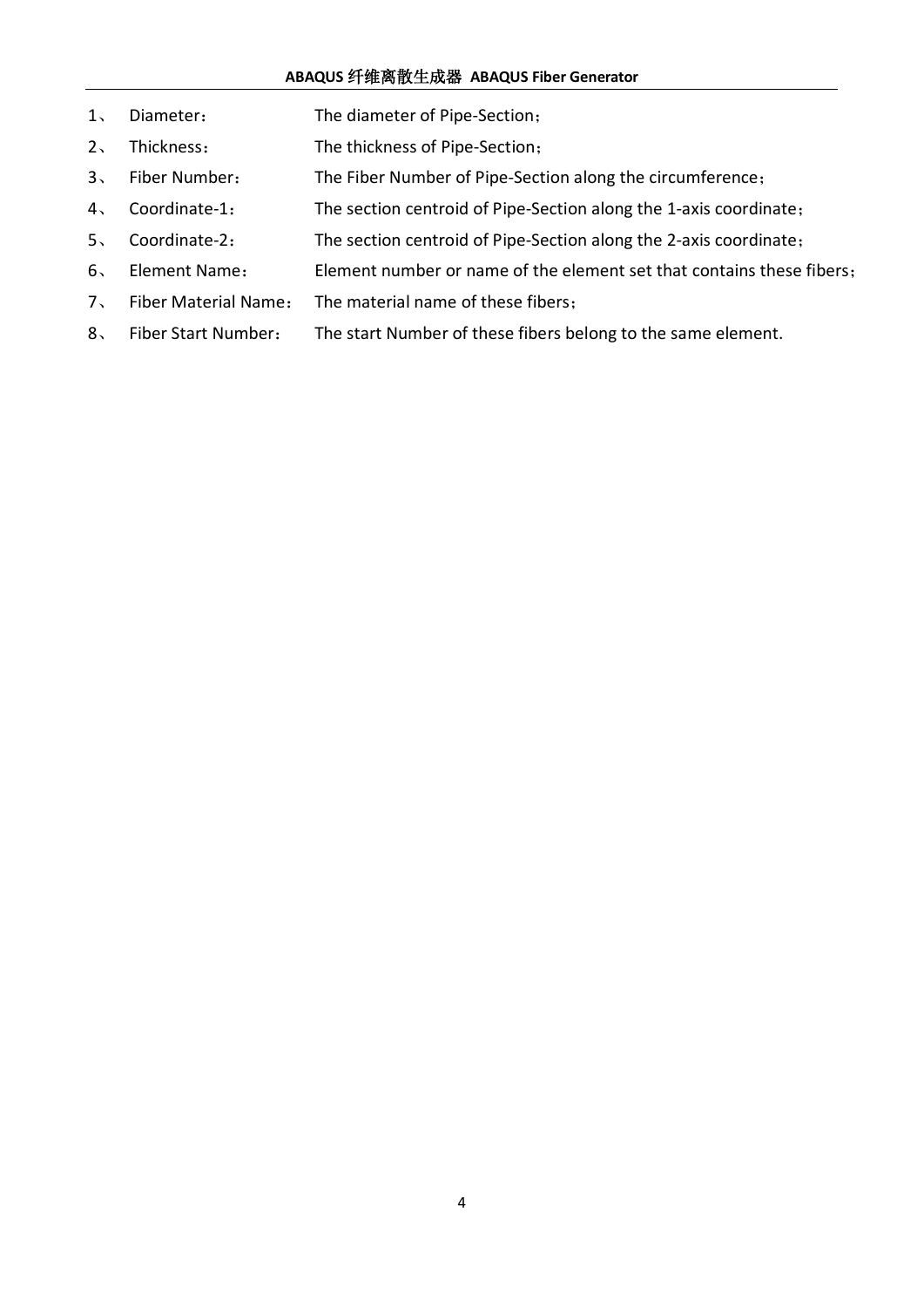# **2**、 箱型截面 **Box-Section**



箱型截面示意图 Box-Section

# **a**、介绍 **Introduction**:

可以离散等壁厚的箱型截面,如果需离散壁厚不等的箱型截面,请采[用板状截面。](#page-9-0)

This discrete scheme can be used in Box-Section which has the same wall thickness, such as square steel tube.

|  | 1, | $\mathcal{L}$ a: | 箱型截面长; |
|--|----|------------------|--------|
|--|----|------------------|--------|

- 2、 宽 b: 箱型截面宽;
- 3、 壁厚 t: 箱型截面壁厚;
- 4、 纤维数目 n1: 箱型截面沿长度方向的纤维数目;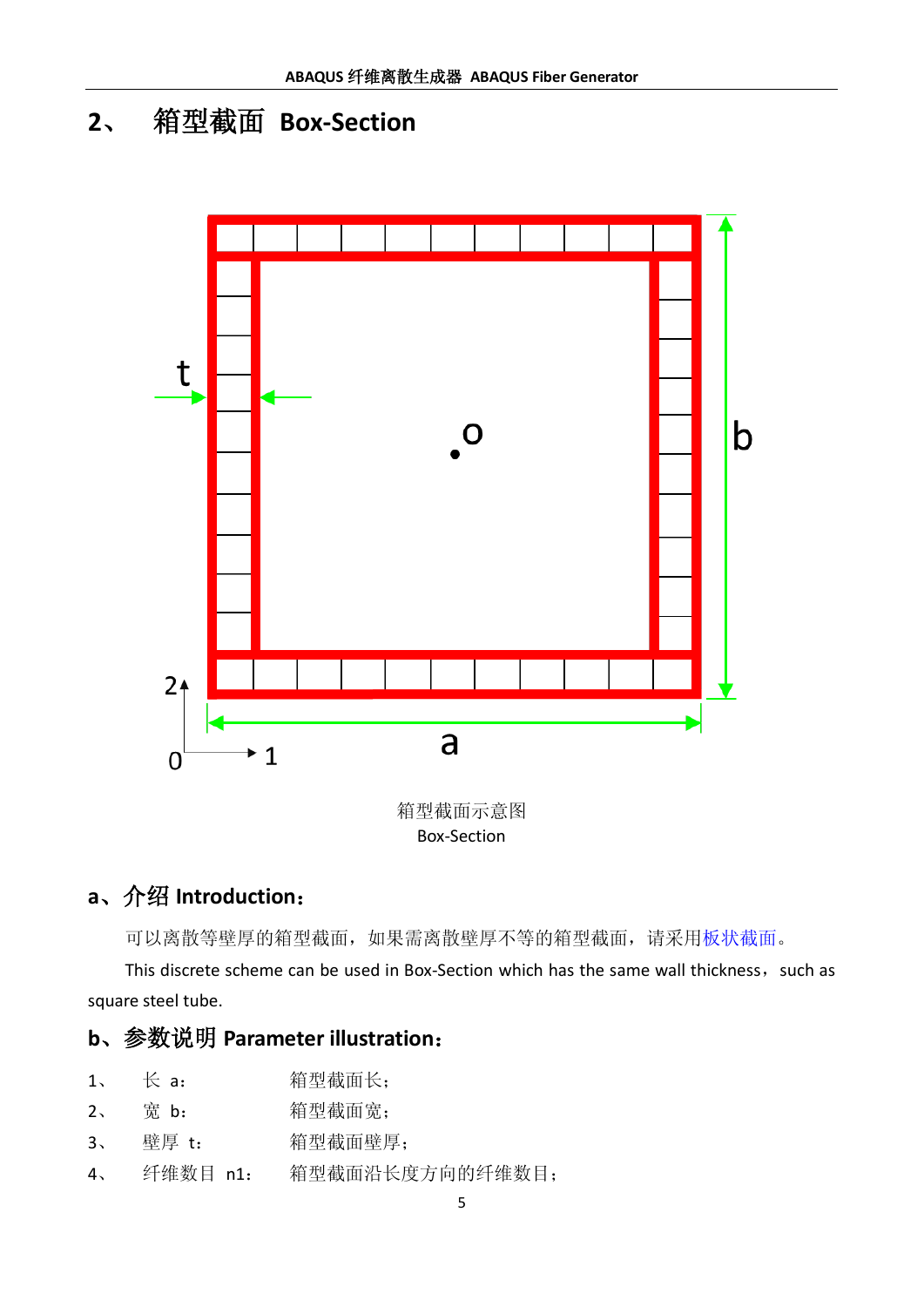| 5 <sub>1</sub>  | 纤维数目 n2:             | 箱型截面沿宽度方向的纤维数目;                                                       |
|-----------------|----------------------|-----------------------------------------------------------------------|
| $6\backslash$   | 坐标 1:                | 箱型截面形心 o 沿 1 轴坐标:                                                     |
| 7 <sub>1</sub>  | 坐标 2:                | 箱型截面形心 o 沿 2 轴坐标:                                                     |
| 8 <sub>1</sub>  | 单元名称:                | 纤维所依附的单元名称或者单元编号;                                                     |
| 9 <sub>1</sub>  | 纤维材料名:               | 纤维的材料名称;                                                              |
| 10 <sub>1</sub> | 纤维起始编号:              | 同一个依附单元下纤维的起始编号。                                                      |
|                 |                      |                                                                       |
| 1 <sub>1</sub>  | Length:              | The Length of Box-Section;                                            |
| 2 <sub>1</sub>  | Width                | The Width of Box-Section;                                             |
| $3\sqrt{2}$     | Thickness:           | The thickness of Box-Section;                                         |
| 4 <sub>1</sub>  | Fiber Number 1:      | The Fiber Number of Box-Section along the length direction;           |
| 5 <sub>1</sub>  | Fiber Number 2:      | The Fiber Number of Box-Section along the width direction;            |
| 6 <sub>1</sub>  | Coordinate-1:        | The section centroid of Box-Section along the 1-axis coordinate;      |
| 7 <sub>1</sub>  | Coordinate-2:        | The section centroid of Box-Section along the 2-axis coordinate;      |
| 8 <sub>1</sub>  | Element Name:        | Element number or name of the element set that contains these fibers; |
| 9 <sub>1</sub>  | Fiber Material Name: | The material name of these fibers;                                    |
|                 |                      |                                                                       |

、 Fiber Start Number: The start Number of these fibers belong to the same element.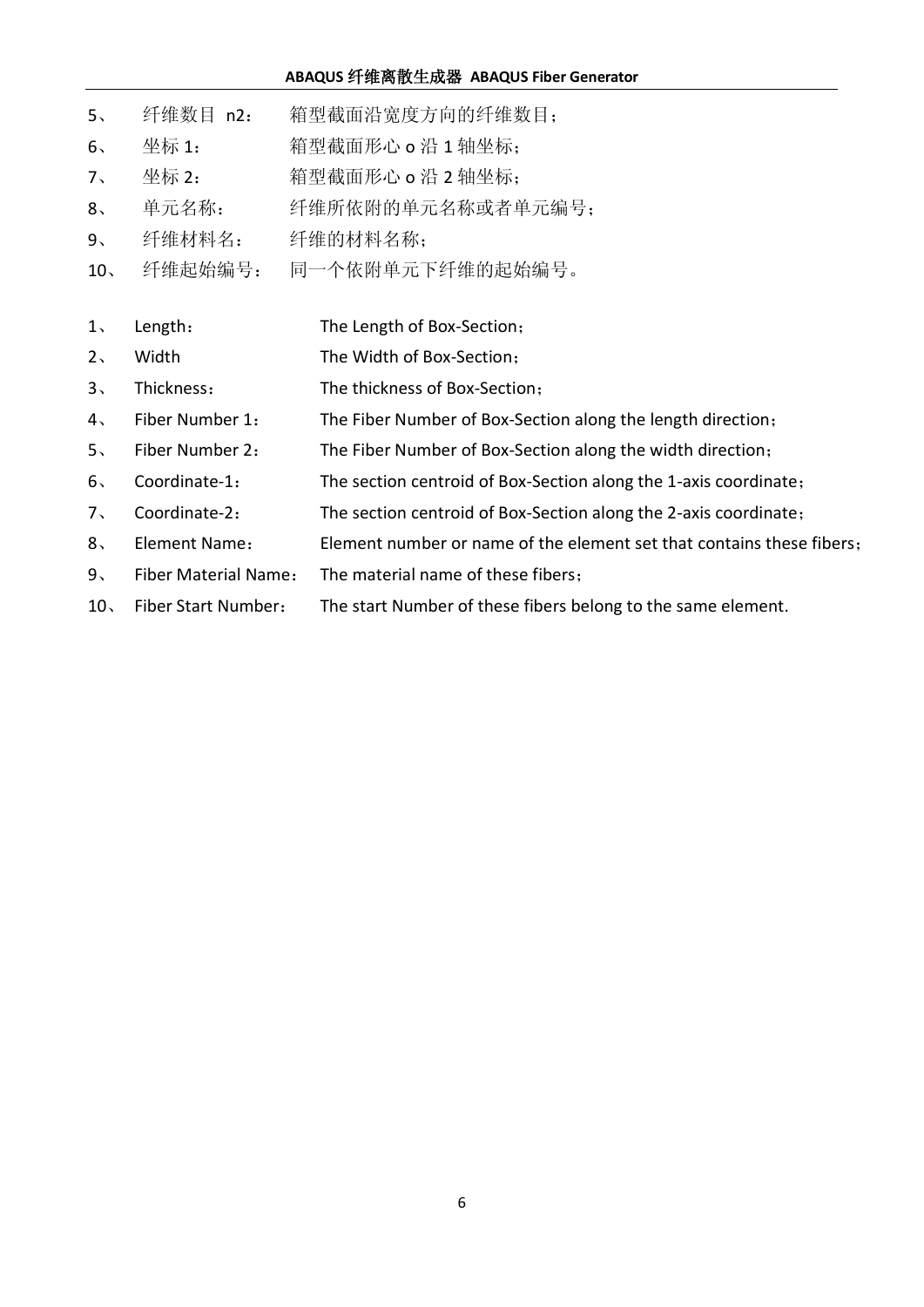# **3**、 工字型 **I-Section**



# **a**、介绍 **Introduction**:

可以离散工字型截面。

This section can be used in I-Section.

- 1、 上翼缘宽 b1: 工字型截面上翼缘宽度;
- 2、 上翼缘厚 t1 工字型截面上翼缘厚度;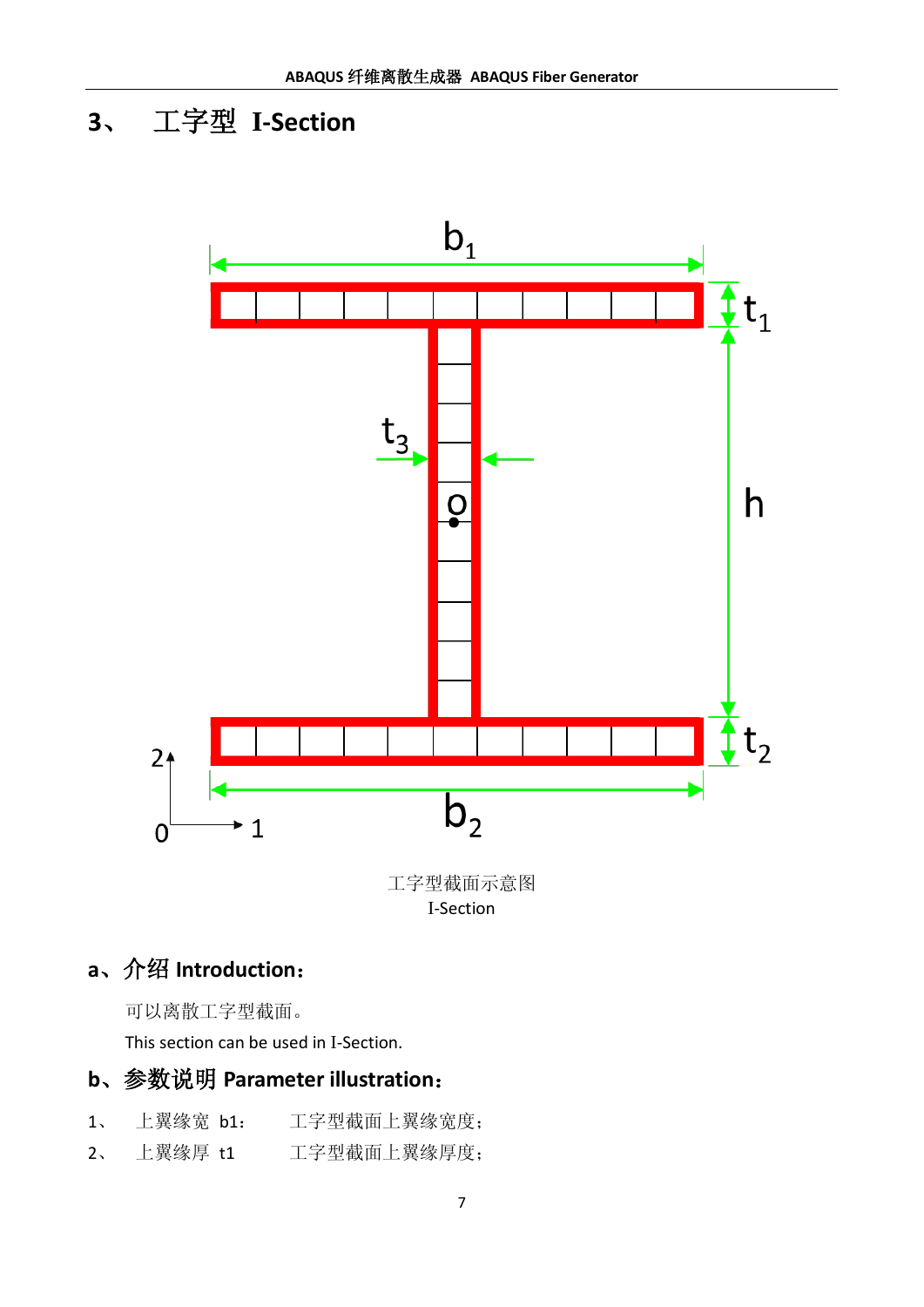| $3\sqrt{2}$     | 下翼缘宽 b2                         | 工字型截面下翼缘宽度;                               |
|-----------------|---------------------------------|-------------------------------------------|
| $4\sqrt{ }$     | 下翼缘宽 t2:                        | 工字型截面下翼缘厚度;                               |
| 5 <sub>1</sub>  | 腹板高度 h:                         | 工字型截面腹板高度度;                               |
| $6\sqrt{ }$     | 腹板厚度 t3                         | 工字型截面腹板厚度度;                               |
| $7\sqrt{ }$     | 纤维数目 n1:                        | 工字型截面上翼缘的纤维数目;                            |
| 8 <sub>1</sub>  | 纤维数目 n2:                        | 工字型截面下翼缘的纤维数目;                            |
| 9 <sub>1</sub>  | 纤维数目 n3:                        | 工字型截面腹板的纤维数目;                             |
| 10 <sub>1</sub> | 坐标 1:                           | 工字型截面腹板形心 o 沿 1 轴坐标;                      |
| 11 <sub>1</sub> | 坐标 2:                           | 工字型截面腹板形心 o 沿 2 轴坐标:                      |
| 12 <sub>1</sub> | 单元名称:                           | 纤维所依附的单元名称或者单元编号;                         |
| 13 <sub>1</sub> | 纤维材料名:                          | 纤维的材料名称;                                  |
| 14.             | 纤维起始编号:                         | 同一个依附单元下纤维的起始编号。                          |
|                 |                                 |                                           |
| 1,              | Top Flange Width:               | The top flange width of I-Section;        |
| 2 <sub>1</sub>  | Top Flange Thickness:           | The top flange thickness of I-Section;    |
| $3\sqrt{2}$     | <b>Bottom Flange Width:</b>     | The bottom flange width of I-Section;     |
| $4\sqrt{ }$     | <b>Bottom Flange Thickness:</b> | The bottom flange thickness of I-Section; |
| $5\cdot$        | Web Height:                     | The web height of I-Section;              |

、 Web Thickness: The web thickness of I-Section;

、 Fiber Number 1: The Fiber Number of I-Section along the top flange direction;

、 Fiber Number 2: The Fiber Number of I-Section along the bottom flange direction;

、 Fiber Number 3: The Fiber Number of I-Section along the bottom web direction;

、 Coordinate-1: The section centroid of web along the 1-axis coordinate;

、 Coordinate-2: The section centroid of web along the 2-axis coordinate;

、 Element Name: Element number or name of the element set that contains these fibers;

、 Fiber Material Name: The material name of these fibers;

、 Fiber Start Number: The start Number of these fibers belong to the same element.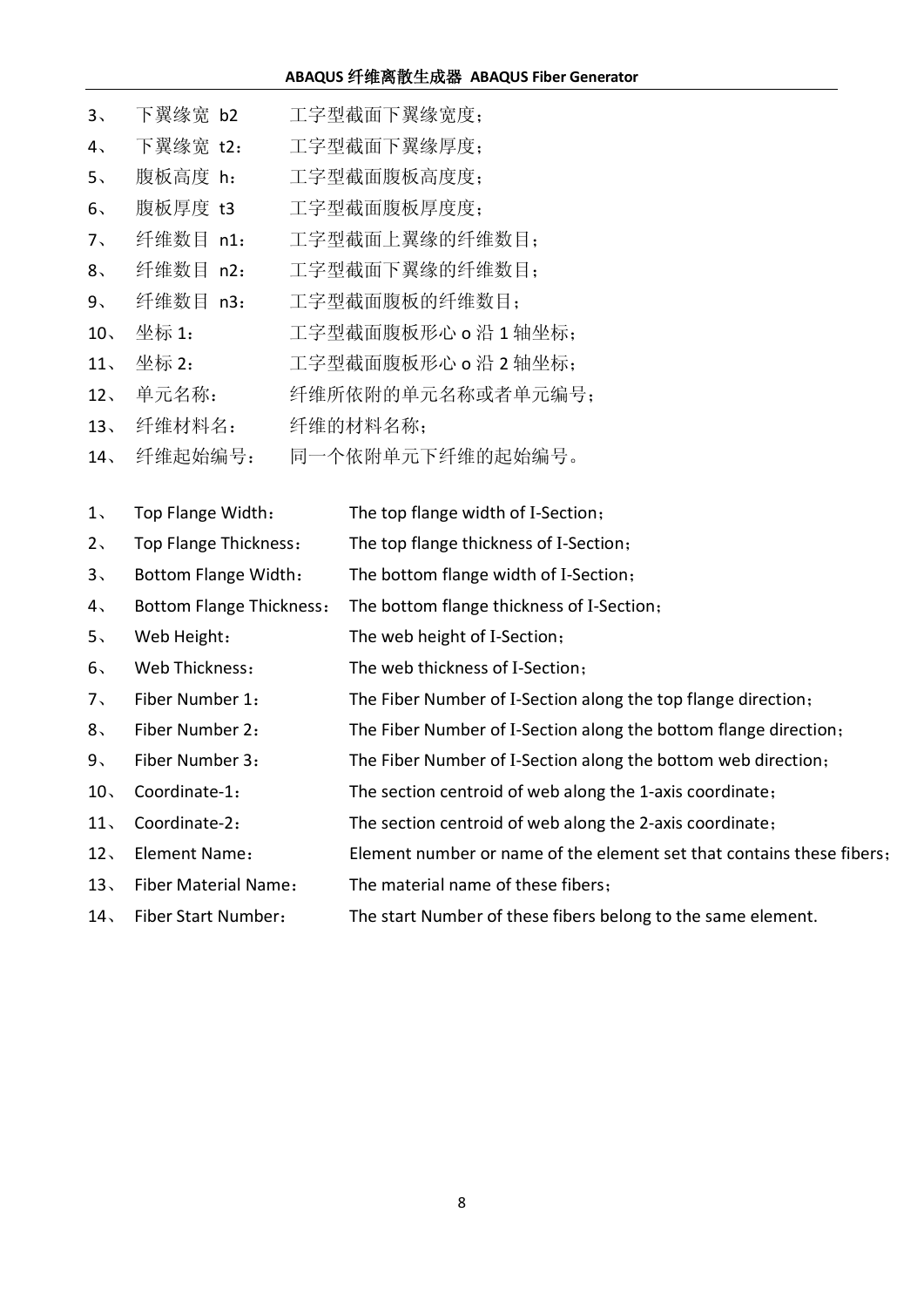# <span id="page-9-0"></span>**4**、 板截面 **Plate**



## **a**、介绍 **Introduction**:

可以离散板状的截面,利用这种板状截面可以组合成槽型截面或者混凝土的加强件。也 可以用于壁厚不相等的箱型截面。

This discrete scheme can be used for Plate. Through this discrete scheme, a groove section or a concrete reinforce can be assembled. If different thickness of a Box-Section is needed, this discrete scheme also can be competent.

| 板宽 a:<br>1, | 板截面宽度; |
|-------------|--------|
|-------------|--------|

- 2、 板厚 t 板截面厚度;
- 3、 纤维数目 n: 板截面纤维数目;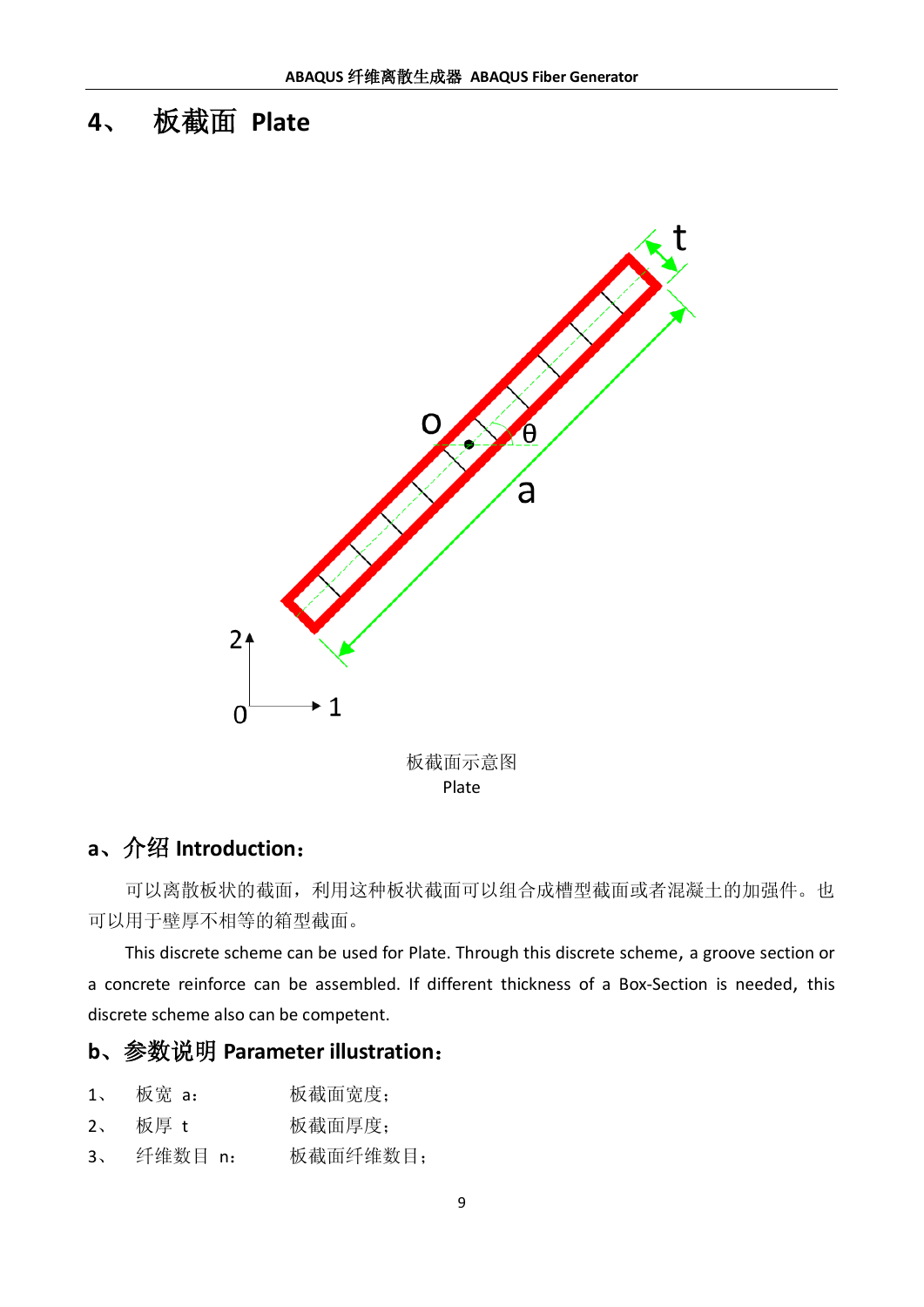- 4、 坐标 1: 板截面形心 o 沿 1 轴坐标;
- 5、 坐标 2: 板截面形心 o 沿 2 轴坐标;
- 、 转角 θ° 板截面轴线与 1 轴夹角,逆时针方向为正;
- 、 单元名称: 纤维所依附的单元名称或者单元编号;
- 、 纤维材料名: 纤维的材料名称;
- 、 纤维起始编号: 同一个依附单元下纤维的起始编号。
- 、 Plate Width: The width of plate;
- 、 Plate Thickness: The thickness of plate;
- 、 Fiber Number: The Fiber Number of plate along the plate axis direction;
- 、 Coordinate-1: The section centroid of plate the 1-axis coordinate;
- 、 Coordinate-2: The section centroid of plate the 2-axis coordinate;
- 、 Rotation θ°: The rotation of plate axis from 1- axis and anticlockwise rotation is positive;
- 、 Element Name: Element number or name of the element set that contains these fibers;
- 、 Fiber Material Name: The material name of these fibers;
- 、 Fiber Start Number: The start Number of these fibers belong to the same element.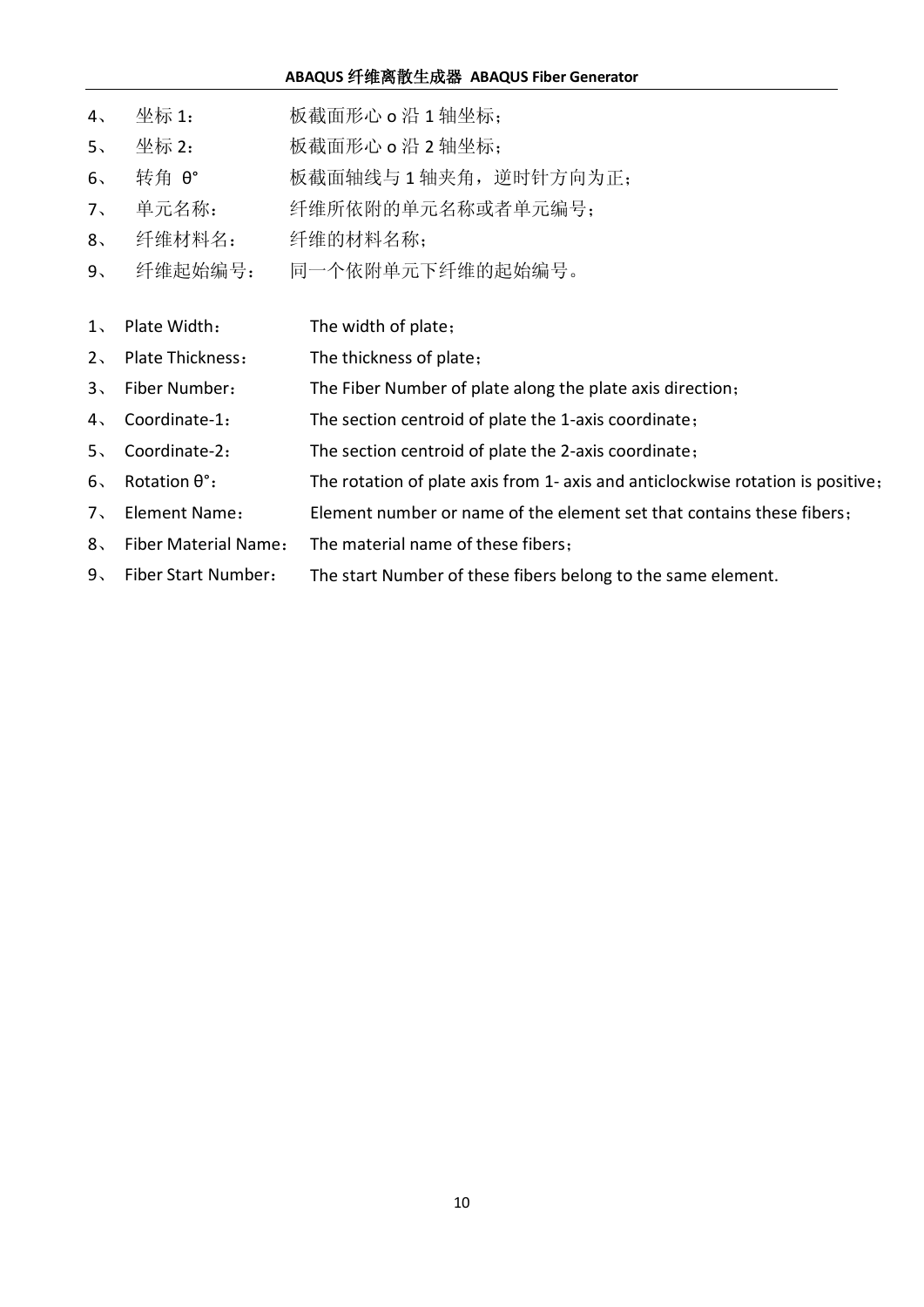# **5**、 钢筋圈 **Reinforce Circle** O  $2<sub>+</sub>$  $\cdot$  1 0

钢筋圈示意图 Reinforce Circle

# **a**、介绍 **Introduction**:

可以离散按圆形分布的钢筋。

This discrete scheme can be used for circular distribution reinforce.

- 1、 直径 D: 钢筋圈直径;
- 2、 钢筋面积 A: 单根钢筋面积;
- 3、 纤维数目 n: 钢筋数目;
- 4、 坐标 1: 钢筋圈形心 o 沿 1 轴坐标;
- 5、 坐标 2: 钢筋圈形心 o 沿 2 轴坐标;
- 6、 单元名称: 纤维所依附的单元名称或者单元编号;
- 7、 纤维材料名: 纤维的材料名称;
- 8、 纤维起始编号: 同一个依附单元下纤维的起始编号。
- 1、 Diameter: The diameter of Reinforce Circle;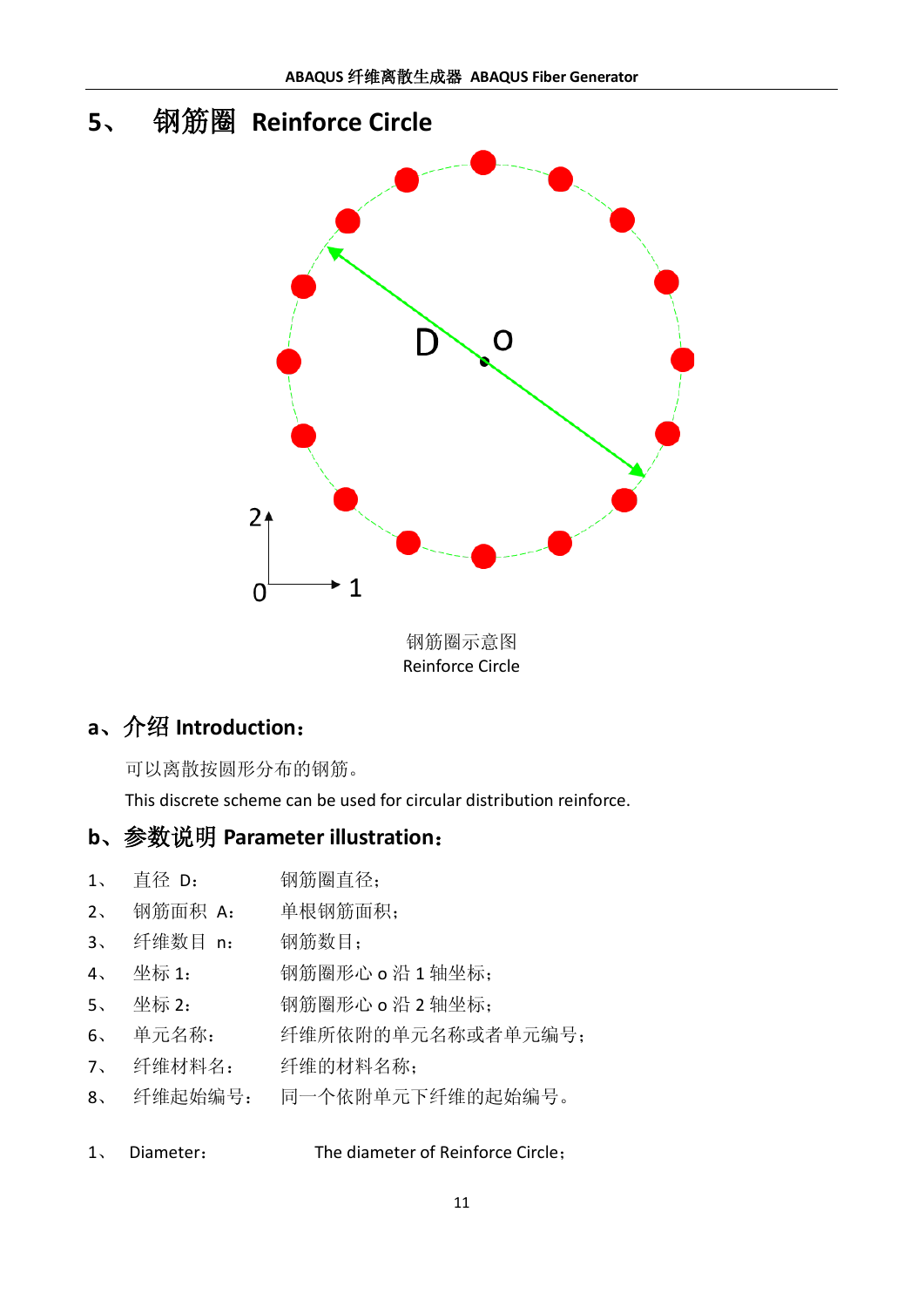- 、 Reinforce Area: The Area of single steel reinforce;
- 、 Fiber Number: The steel reinforce Number of Reinforce Circle along the circumference;
- 、 Coordinate-1: The centroid of Reinforce Circle along the 1-axis coordinate;
- 、 Coordinate-2: The centroid of Reinforce Circle along the 2-axis coordinate;
- 、 Element Name: Element number or name of the element set that contains these fibers;
- 、 Fiber Material Name: The material name of these fibers;
- 、 Fiber Start Number: The start Number of these fibers belong to the same element.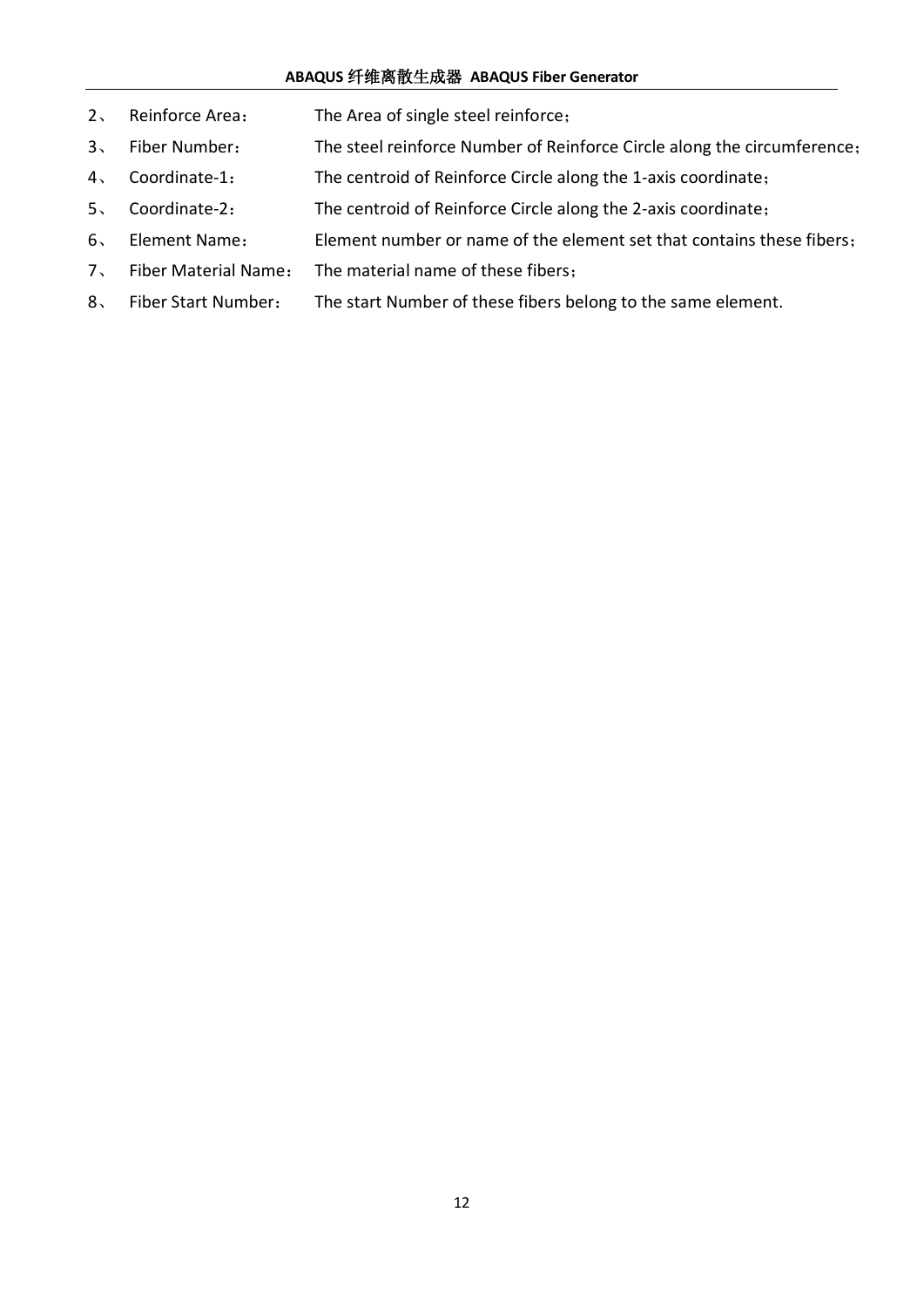# **6**、 钢筋排 **Reinforce Row**



钢筋排示意图 Reinforce Row

# **a**、介绍 **Introduction**:

可以离散排状分布的钢筋。

This discrete scheme can be used for row distribution reinforce.

- 1、 钢筋间距 d: 相邻两根钢筋的间距;
- 2、 钢筋面积 A 单根钢筋面积;
- 3、 纤维数目 n: 钢筋数目;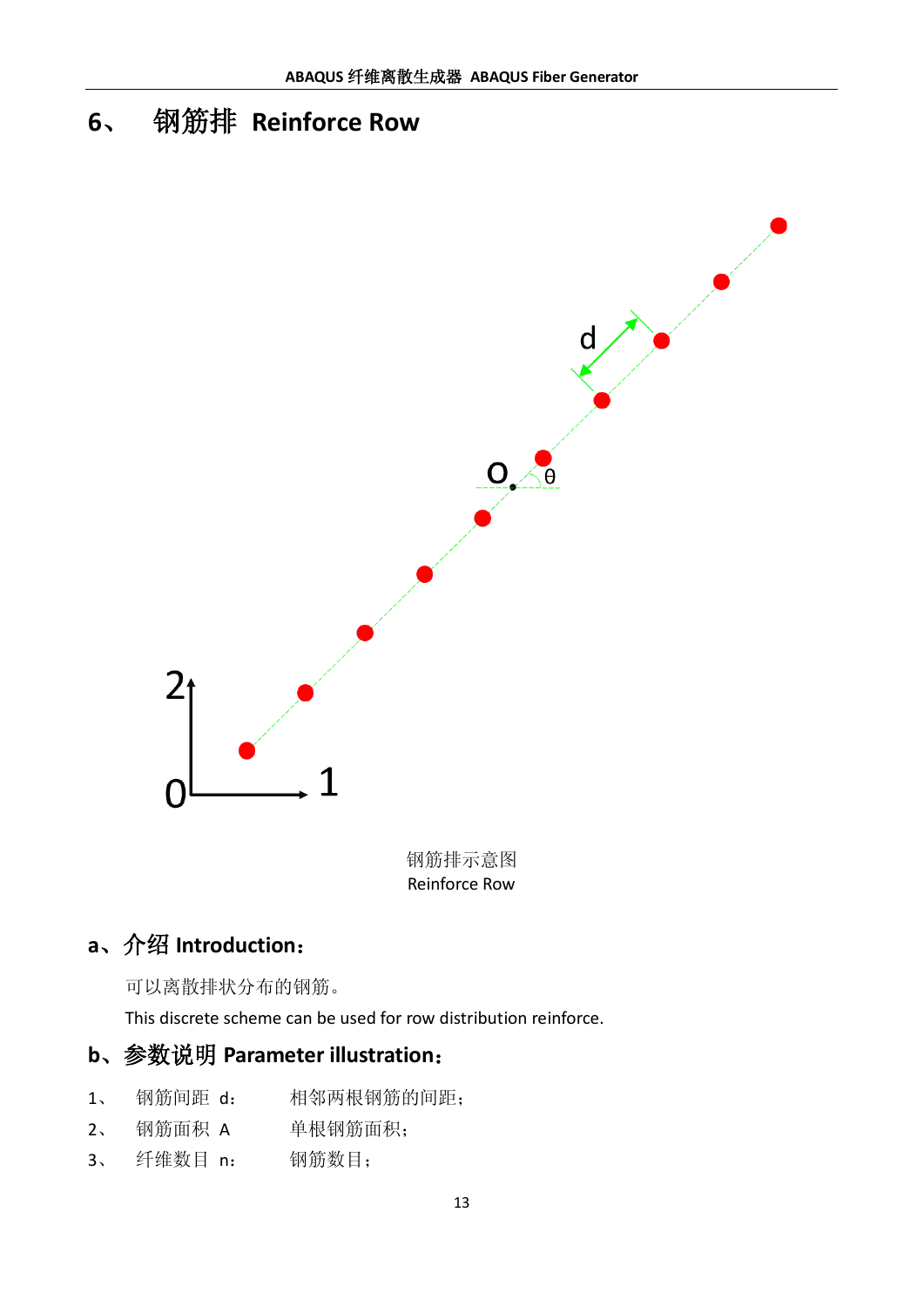- 4、 坐标 1: 钢筋排形心 o 沿 1 轴坐标;
- 5、 坐标 2: 钢筋排形心 o 沿 2 轴坐标;
- 、 转角 θ° 钢筋排轴线与 1 轴夹角,逆时针方向为正;
- 、 单元名称: 纤维所依附的单元名称或者单元编号;
- 、 纤维材料名: 纤维的材料名称;
- 、 纤维起始编号: 同一个依附单元下纤维的起始编号。
- 、 Reinforce Spacing: The spacing of two adjacent steel reinforces;
- 、 Reinforce Area: The area of single steel reinforce;
- 、 Fiber Number: The Fiber Number of Reinforce Row along the Reinforce Row axis direction;
- 、 Coordinate-1: The centroid of Reinforce Row the 1-axis coordinate;
- 、 Coordinate-2: The centroid of Reinforce Row the 2-axis coordinate;
- 、 Rotation θ°: The rotation of Reinforce Row axis from 1- axis and anticlockwise rotation is positive;
- 、 Element Name: Element number or name of the element set that contains these fibers;
- 、 Fiber Material Name: The material name of these fibers;
- 、 Fiber Start Number: The start Number of these fibers belong to the same element.